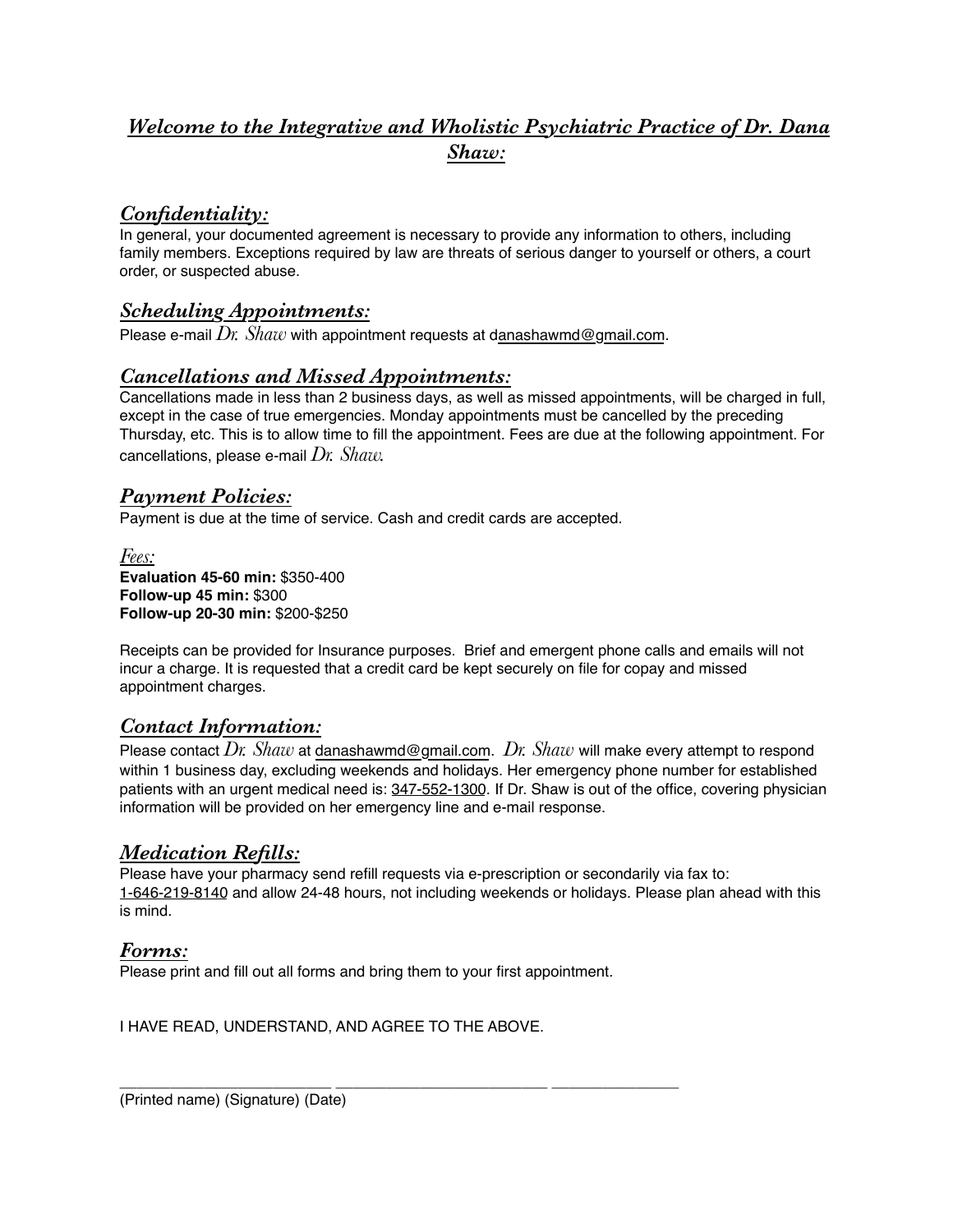*Dana Shaw M.D.* **\_\_\_\_\_\_\_\_\_\_\_\_\_\_\_\_\_\_\_\_\_\_\_\_\_\_\_\_\_\_\_\_\_\_\_\_\_\_\_\_\_\_\_\_\_\_\_\_\_\_\_\_\_\_\_\_\_\_\_\_\_\_\_\_\_\_\_\_\_\_\_\_\_\_\_\_\_\_\_\_\_\_\_\_\_**

## **REGISTRATION**

| E-MAIL: $\qquad \qquad \qquad \qquad \qquad \qquad \qquad$ SOCIAL SECURITY #: $\qquad \qquad \qquad \qquad \qquad$                                                                                                                                                                                                                                                                                           |  |  |  |                                                                                                                   |
|--------------------------------------------------------------------------------------------------------------------------------------------------------------------------------------------------------------------------------------------------------------------------------------------------------------------------------------------------------------------------------------------------------------|--|--|--|-------------------------------------------------------------------------------------------------------------------|
|                                                                                                                                                                                                                                                                                                                                                                                                              |  |  |  |                                                                                                                   |
|                                                                                                                                                                                                                                                                                                                                                                                                              |  |  |  |                                                                                                                   |
|                                                                                                                                                                                                                                                                                                                                                                                                              |  |  |  |                                                                                                                   |
|                                                                                                                                                                                                                                                                                                                                                                                                              |  |  |  |                                                                                                                   |
|                                                                                                                                                                                                                                                                                                                                                                                                              |  |  |  |                                                                                                                   |
| <b>BILLING:</b><br>PLEASE FILL OUT IF GUARANTOR IS OTHER THAN THE REGISTRANT                                                                                                                                                                                                                                                                                                                                 |  |  |  |                                                                                                                   |
|                                                                                                                                                                                                                                                                                                                                                                                                              |  |  |  |                                                                                                                   |
|                                                                                                                                                                                                                                                                                                                                                                                                              |  |  |  |                                                                                                                   |
|                                                                                                                                                                                                                                                                                                                                                                                                              |  |  |  |                                                                                                                   |
|                                                                                                                                                                                                                                                                                                                                                                                                              |  |  |  |                                                                                                                   |
| Phone: $\frac{1}{\sqrt{1-\frac{1}{2}}\sqrt{1-\frac{1}{2}}\sqrt{1-\frac{1}{2}}\sqrt{1-\frac{1}{2}}\sqrt{1-\frac{1}{2}}\sqrt{1-\frac{1}{2}}\sqrt{1-\frac{1}{2}}\sqrt{1-\frac{1}{2}}\sqrt{1-\frac{1}{2}}\sqrt{1-\frac{1}{2}}\sqrt{1-\frac{1}{2}}\sqrt{1-\frac{1}{2}}\sqrt{1-\frac{1}{2}}\sqrt{1-\frac{1}{2}}\sqrt{1-\frac{1}{2}}\sqrt{1-\frac{1}{2}}\sqrt{1-\frac{1}{2}}\sqrt{1-\frac{1}{2}}\sqrt{1-\frac{1}{2$ |  |  |  |                                                                                                                   |
| not covered by my insurance.                                                                                                                                                                                                                                                                                                                                                                                 |  |  |  | I authorize the release of any information necessary to process my insurance claims, and agree to pay all charges |
| By signing below, I consent to evaluation and treatment recommendations by Dr. Dana Shaw.                                                                                                                                                                                                                                                                                                                    |  |  |  |                                                                                                                   |

(Printed Name) (Signature)

\_\_\_\_\_\_\_\_\_\_\_\_\_\_\_\_\_\_\_\_\_\_\_\_\_\_\_\_\_\_ \_\_\_\_\_\_\_\_\_\_\_\_\_\_\_\_\_\_\_\_\_\_\_\_\_\_\_\_\_\_